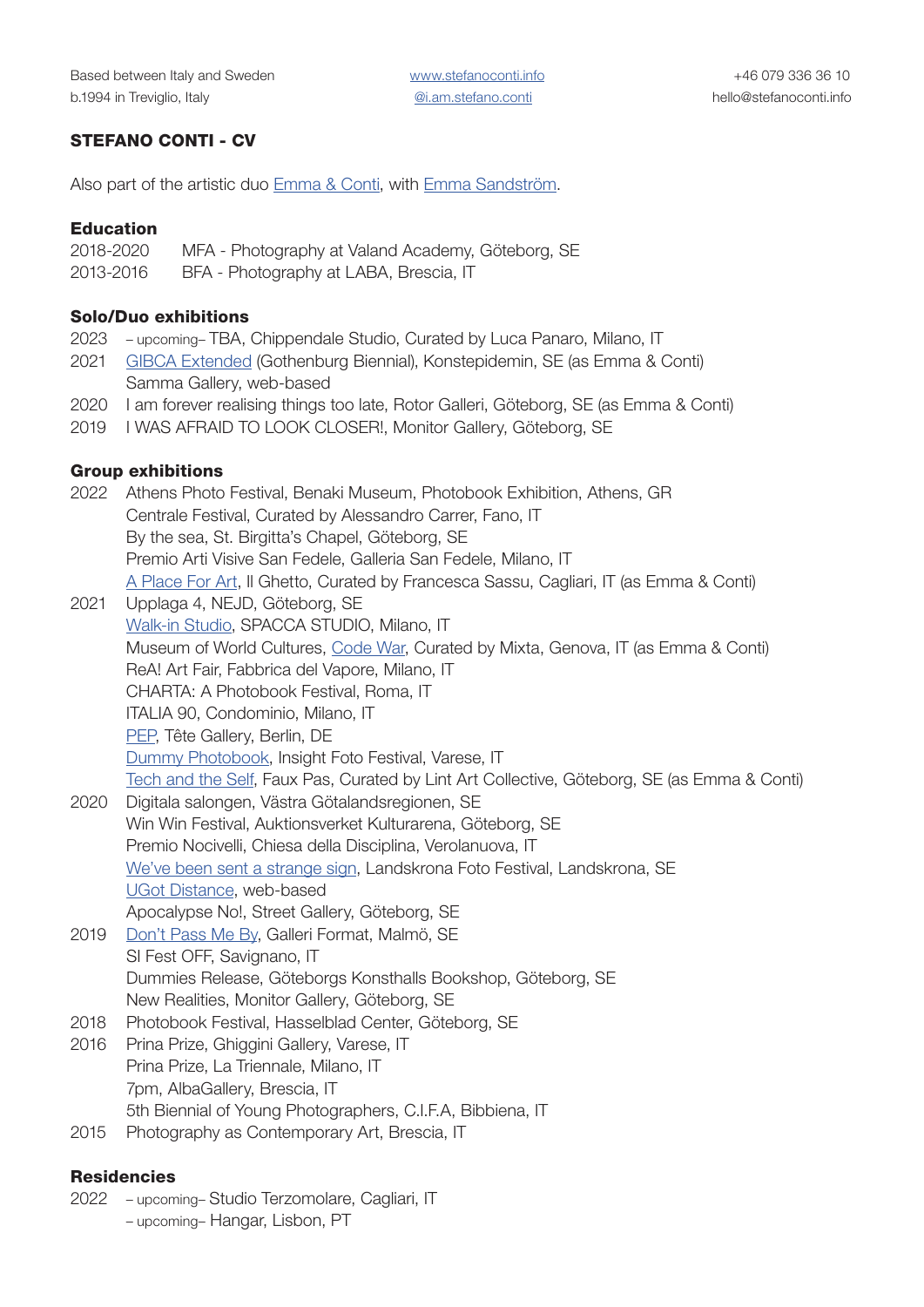2021 [Nocefresca,](https://www.nocefresca.it/?/news&idn=27&lang=eng) Milis, IT

ISSP, Riga, LV

2020 Premio Arti Visive San Fedele, Milano, IT

## Self-published

- 2022 Drive me to the landfill
- 2021 [Something keeps me awake at night](https://www.stefanoconti.info/portfolio-item/something-keeps-me-awake-at-night/)
- 2020 [When I killed your tulips](https://www.stefanoconti.info/portfolio-item/when-i-killed-your-tulips-zine/)
- 2016 [On october twenty-two](https://www.stefanoconti.info/portfolio-item/on-october-twenty-two-nineteen-o-eight-he-was-sixtyfour-years-old-and-was-riding-horses-while-standing-on-the-two-wheeled-chariot/)
- 2015 Untitled

## Published as printed matter

- 2022 [Premio Arti Visive San Fedele](https://www.stefanoconti.info/wp-content/uploads/2022/02/Catologo_StefanoCastelli.pdf), IT. Exhibition catalogue with text by Stefano Castelli
- 2021 [Atla on paper,](https://www.atlaplatform.com/product/forbindelser/) Issue #03, Atla platform, Copenhagen, DK [YES TO ALL](https://shop.dergreif-online.de/collections/guest-edited/products/der-greif-14), Issue #14, Der Greif, DE ReA! Art Fair, Milano, IT. Exhibition catalogue Obsessions, Issue #10, curated by PEP, Berlin, DE. Exhibition catalogue [Fragmented Magazine,](https://fragmentedmagazine.com/magazine/) Issue #02, New York, US [Yogurt. MOJO flavour](https://yogurtmagazine.com/portfolio/yogurt-mojo-flavour/), Roma, IT. Yogurt Magazine editions
- 2020 Premio Nocivelli XII edition, IT. Exhibition catalogue [Visual Cortex Zine #01](http://www.vcxzine.com) [Yogurt. QUARANTINE flavour](https://yogurtmagazine.com/portfolio/yogurt-quarantine-flavour/), Roma, IT. Yogurt Magazine editions
- 2016 Reflections, 5th Biennale dei Giovani Fotografi Italiani. Bibbiena. IT. Exhibition catalogue Collimazioni – Arte in Val Marina. Bergamo, IT. Publistampa Edizioni Fotografia, un racconto fotografico. Varese, IT. Exhibition catalogue

# Published online

- 2022 [Artsted](https://blog.artsted.com/post/in-the-studio-with-stefano-conti)  Interview
- 2021 [Der Greif](https://dergreif-online.de/artist-blog/started-killed-tulips/)  Artist Blog (Oct. 27th Nov. 3rd) [Der Greif](https://dergreif-online.de/artist-feature/stefano-conti/) - Artist Feature [FK Magazine](https://fkmagazine.lv/2021/08/09/10-minutes-with-stefano-conti/) - Interview [Ombra Magazine](https://ombramagazine.com/stefano-conti-when-i-killed-your-tulips/) - Interview [TSDAP](https://tsdap.com/photography/stefano-conti) - Feature [Tied to Light](https://tiedtolight.com/Features) - Feature [Voci Visive](https://www.instagram.com/p/CMM7b42qewO/) - Zine review "When I Killed your tulips" by Sofia Giulia Mazzali (ITA) [Artdoc Photo Magazine](https://www.artdoc.photo/articles/when-i-killed-your-tulips) - Feature [The Pupil Sphere](https://www.pupilsphere.co.uk/home/stefano-conti-when-i-killed-your-tulips-9c24z-s5eda-ylbam-49ckg-9ykls-gmh5m-gfdwg-b6eae-cd3hh-5yazg) - Feature 2020 [UGOT Photography,](http://ugotphotography.se/Sheltering-sculptures-under-a-lens/) "Sheltering sculptures under a lens" - Essay

# Press (selected)

- 2022 [Balloon Project,](https://www.balloonproject.it/san_fedele/?fbclid=IwAR0Jes1_y6gtFucoz0G_bJ1lAG8LUWwYzhcVUHqZ7ui7tTvYRipBncZ67L4) IT [Forme Uniche,](http://formeuniche.org/il-laboratorio-dimensionale-wis-2021/) IT
- 2021 [L'Unione Sarda,](https://www.stefanoconti.info/wp-content/uploads/2022/02/UnioneSarda_2021_12_18.jpeg) IT
- [Wall:out Magazine](https://wallinapp.com/walloutmagazine/di-voci-suoni-cinguettii-it-takes-a-thousand-voices-to-tell-a-single-story/), IT
- 2020 [Göteborgs-Posten](https://www.gp.se/kultur/kultur/recension-u-got-distance-master-of-photography-och-bachelor-of-photography-akademin-valand-2020-1.28270622), SE
- 2019 [L'oeil de la photographie](https://loeildelaphotographie.com/en/si-fest-off-stefano-conti-i-am-afraid-to-look-closer-bb/), IT/FR

### Awards and grants

- 2022 The Swedish Arts Grants Committee one year working grant City of Gothenburg, Projektstöd Pronto Wilhelm & Martina Lundgrens Foundation K-Pengar, Kulturungdom
- 2021 Västra Götaland Region, SE one year working grant